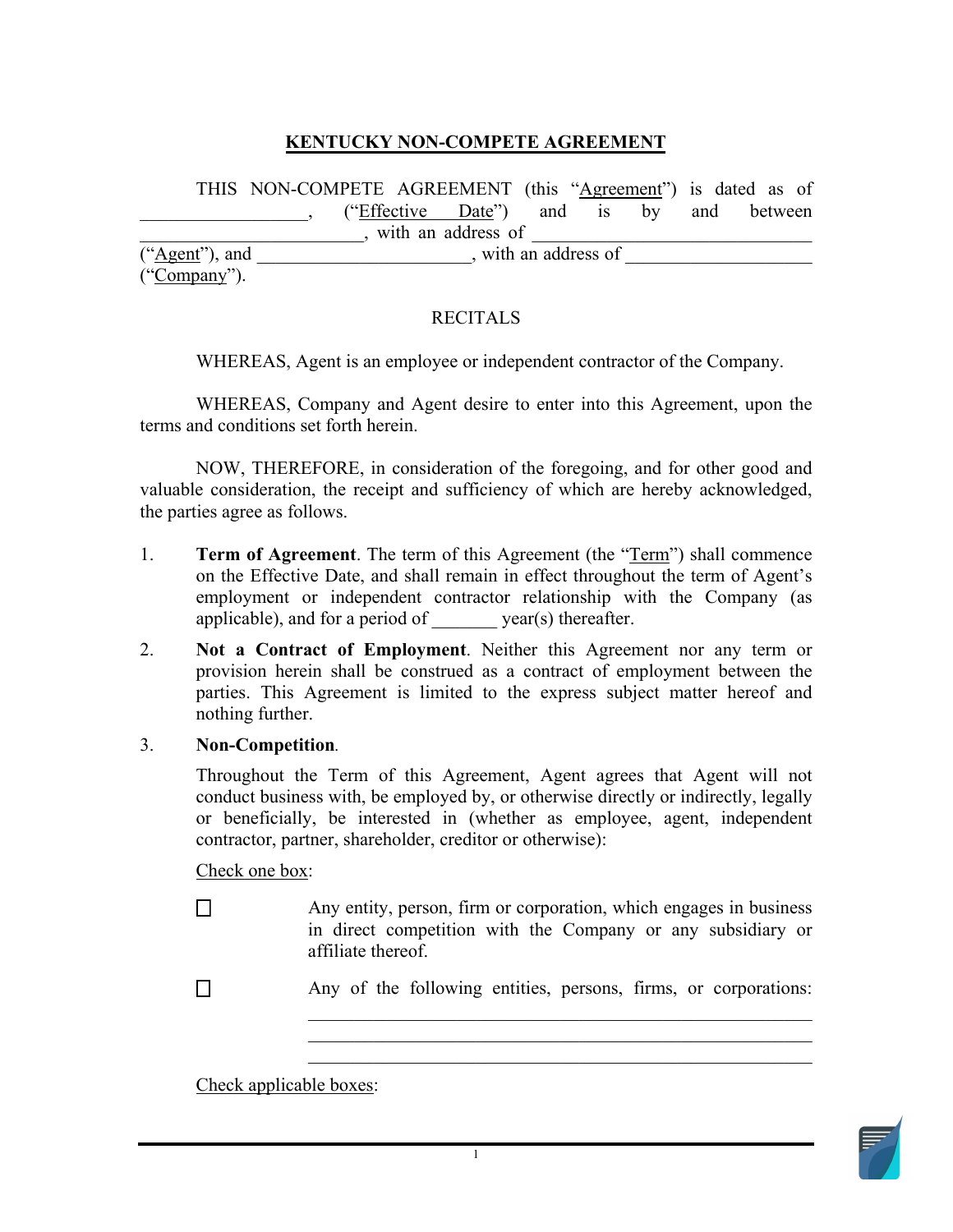- area described as follows: \_\_\_\_\_\_\_\_\_\_\_\_\_\_\_\_\_\_\_\_\_\_\_\_\_\_\_\_\_\_\_\_. □ This non-competition covenant shall be limited to the geographic
- **□** This non-competition covenant applies to online business by Agent.
- $\Box$  by Agent. This non-competition covenant shall not apply to online business
- **Non-Solicitation***.* Agent hereby agrees that, without the express written consent of the Company, during the Term of this Agreement, Agent will not, directly or indirectly, for Agent or on behalf of any other person, firm, entity or other enterprises other than the Company, disturb, hire, entice away or in any other manner persuade any employee, contractor, customer or vendor of the Company 4. to alter, modify or terminate their relationship with the Company.
- contained herein is unreasonable because of its term or territorial scope, or for any other reason, the parties agree that such court may reform the conditions of such 5. **Limitation***.* If a court of competent jurisdiction determines that any covenant covenant so that it is reasonable under the circumstances and that this covenant, as so reformed, shall be enforceable.
- 6. **Applicable Law**. This Agreement shall be governed by, and construed in accordance with, the laws of the State of Kentucky. Any action for breach or to enforce the terms of this Agreement, including without limitation the covenants and provisions contained in Sections 3 and 4 hereof, may be brought in any state or federal court in county, Kentucky state, and the parties hereby consent to jurisdiction and venue in such court.
- remain in full force and effect. This Agreement constitutes the entire understanding between the parties hereto with respect to the subject matter hereof, and supersedes any and all previous agreements between Agent and the Company respect, unless such amendment or modification is evidenced by a written sections of this Agreement are not a part of the context hereof, are inserted merely for convenience in locating the different provisions hereof and shall be ignored in 7. **Miscellaneous**. The invalidity or unenforceability of any term or provision of this Agreement shall not impair or affect the other provisions hereof, which shall concerning such matters. This Agreement cannot be amended or modified in any instrument signed by both the Company and Agent. The captions of the various construing this Agreement.